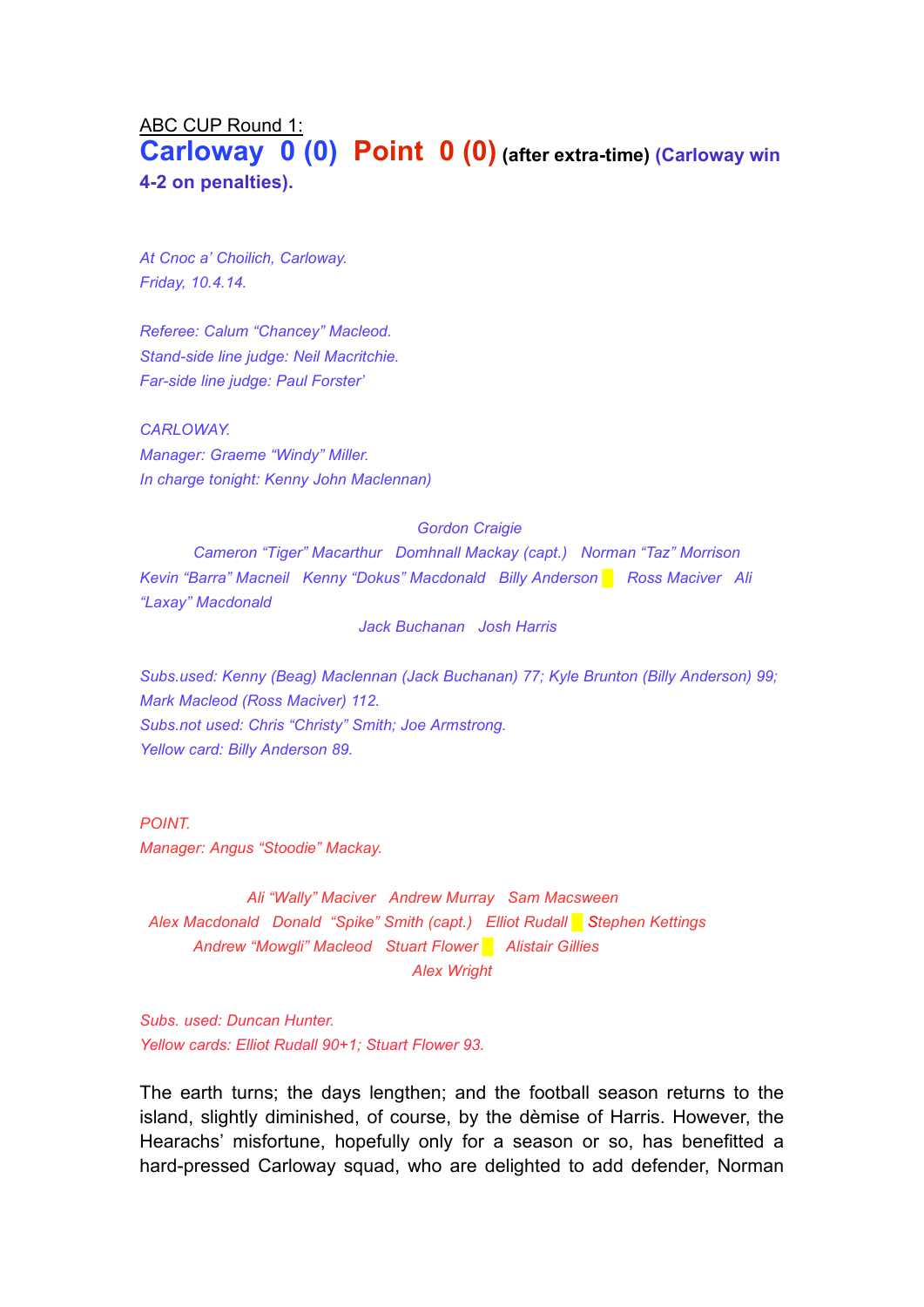"Taz" Morrison, and midfielder, Ally "Laxay" Macdonald, to their depleted ranks, the latter well-known to Blues' fans from his EaF contributions last season.

Lady Fortune has not looked kindly on na Gormaich in the last few months: Fraser "Frazmac" Macleod and Archie "Uibhisteach" MacDonald have left the island; playmaker, Dan Crossley, is out for the season as he awaits a knee operation, after injury in the HAC final; while the team's central pillar of defence, Iain Angus "Gus" Maciver, has been forced to retire, after sustaining serious injury at Ness in late July, 2014. His loss to the squad is unquantifiable, his presence generatng confidence throughout the team, especially among its younger members. Donald "D.I." Maclennan and Cameron "Tiger" Macarthur have matured rapidly as players, due to his encouragement and support, and his departure places an even heavier burden on Domhnall Mackay to inspire and drive the Blues forward.

The game itself was a re-run of the ABC Cup Round 2 contest at Garrabost a year ago, when a late Ally "Wally" Maciver counter had appeared to cancel out the weirdest of up-and-under-and-ins by Murdo "Sqweg" Macleod and sent the sides into extra-time, only for a wonder 91st minute strike from the tie's star performer, Billy Anderson, to send Carloway, rather fortunately, into the Semi-Final. Astonishingly, only FOUR of that starting line-up at Point started tonight, although Kenny "Dokus" Macdonald, Josh Harris, Gordon Craigie, and Chris "Christy" Smith had featured on the bench. In addition to the exodus named above, the walking wounded tonight included David Beaton, Lee Johnson (hamstring), Donald "D.I." Maclennan (knee); and Murdo "Sqweg" Macleod (ankle). So while the ex-Harris boys covered the left flank, opportunity knocked for youth to shine, with Kevin "Barra" Macneil starting at right half/wing; Ross Maciver joining "Dokus" and Billy Anderson in the engine room; and Josh Harris partnering Jack Buchanan up front. Kyle Brunton, Mark Macleod and Joe Armstrong awaited the call from the touchline. The cellar door was guarded by Craigie, "Tiger", and Mackay, giving na Gormaich a passing resemblance to "*Dads' Army meets the In-Betweeners*".

Another regular feature of the local game turned up: a howling westerly, which, together with the low evening sun, added to the Blues' woes as they faced the daunting prospect of neutralizing a strengthened Rubhach side. Mo Khalil may have headed west but a Sam Macsween/ Andie Murray/ Ally "Wally" Maciver attack force, driven relentlessly forward by Elliot Rudall (ex-Athletic) and Donald "Spike" Smith, soon menaced Craigie, in his 25th season between the sticks.

The gale soon proved more hindrance than help, however. In the early stages it drove Point forward relentlessly, first Macsween forcing a corner on the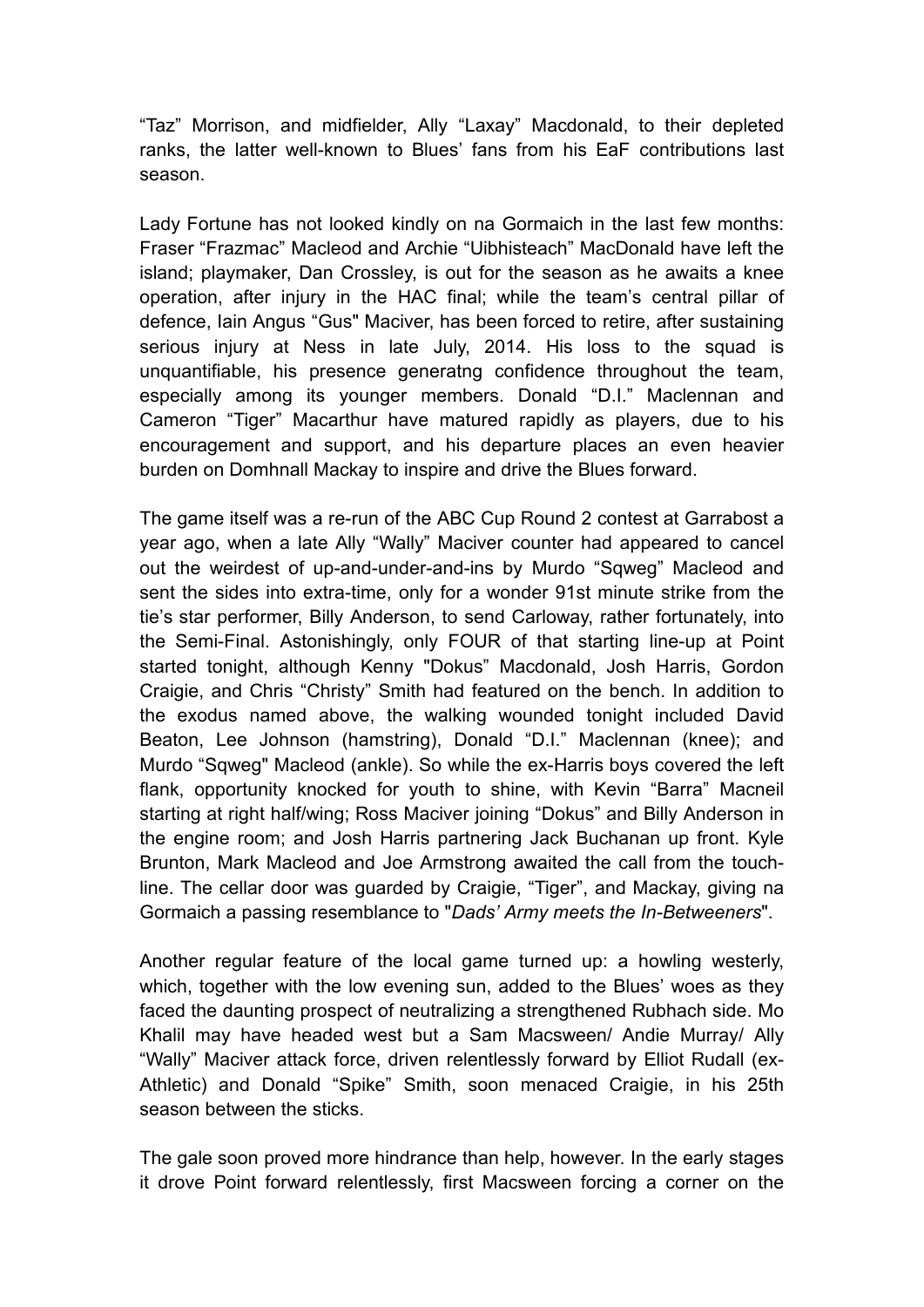right, then "Wally" on the left, but a subsequent series of corners misjudged the wind and most flew high over. On 7 minutes, a delicately flighted free-kick from Anderson, after "Dokus" was held back just inside the Rubhach half on the right touchline, was turned across and away from goal by the westerly.

Two minutes later a golden opportunity dropped from the heavens for the Rubhachs: a short goal-kick from Craigie straight out 22 metres to "Taz" seemed to surprise the defender, who got in a fankle and was instantly robbed by Murray. As the striker sped into the box, Craigie was out like a flash to expertly block as the hit-man delayed just that instant too long, and Mackay reacted sharply to get back to clear the deflected ball, as it drifted towards the line. On 18 minutes another Point surge saw the irrepressible "Wally" feed Macsween to rush in on the right but again that moment's delay to get the perfect angle allowed "Taz" to get in a brilliant sliding block for a corner, which was then headed just over by Rudall, in the centre, from 16 metres.

The pattern was set: Macsween lay wide on the right, while Murray and Maciver roamed freely; Rudall and "Spike" pressed on Anderson and Maciver through the centre, and Andrew "Mowgli" Macleod (ex-Back) pushed forward to assist Macdonald on the left. "Dokus", after a quiet start, was elbowed wide to the right and repeatedly sought, with Anderson's support, to initiate attacking moves, especially down the right to "Barra". However, the latter was kept deep by "Mowgli's" pressure, and Buchanan and Harris, though they ran and ran, lacked balls at feet and could not get close enough to goal to trouble a keeper like Wright.

On 31 minutes another golden chance arrived for Point as Macsween received the ball through the middle from Kettings, 22 metres out, and immediately hook-flicked the ball straight onwards to "Wally", ghosting behind Mackay and inside "Taz". Again Van Der Sar was alive to the threat and made himself big, 16 metres out, and the ball flashed off him wide for the umpteenth Point corner. As the half concluded, Carloway finally created a definite chance. "Dokus's" persistence won him the ball in the centre, just inside the Point half, and he set off on a trademark leftwards dribbling run to the line. 12 metres out, on the edge of the area, he whipped in a vicious low diagonal, which Buchanan read brilliantly to ghost across Flower to meet by the near post. However, the stopper reacted decisively to block the shot with an exquisite last-minute tackle, and Wright rushed out to boot the loose, spinning ball as far as Brue.

### **Half-time: Carloway 0 Point 0**

What could Kenny change? None of the players had been posted missing;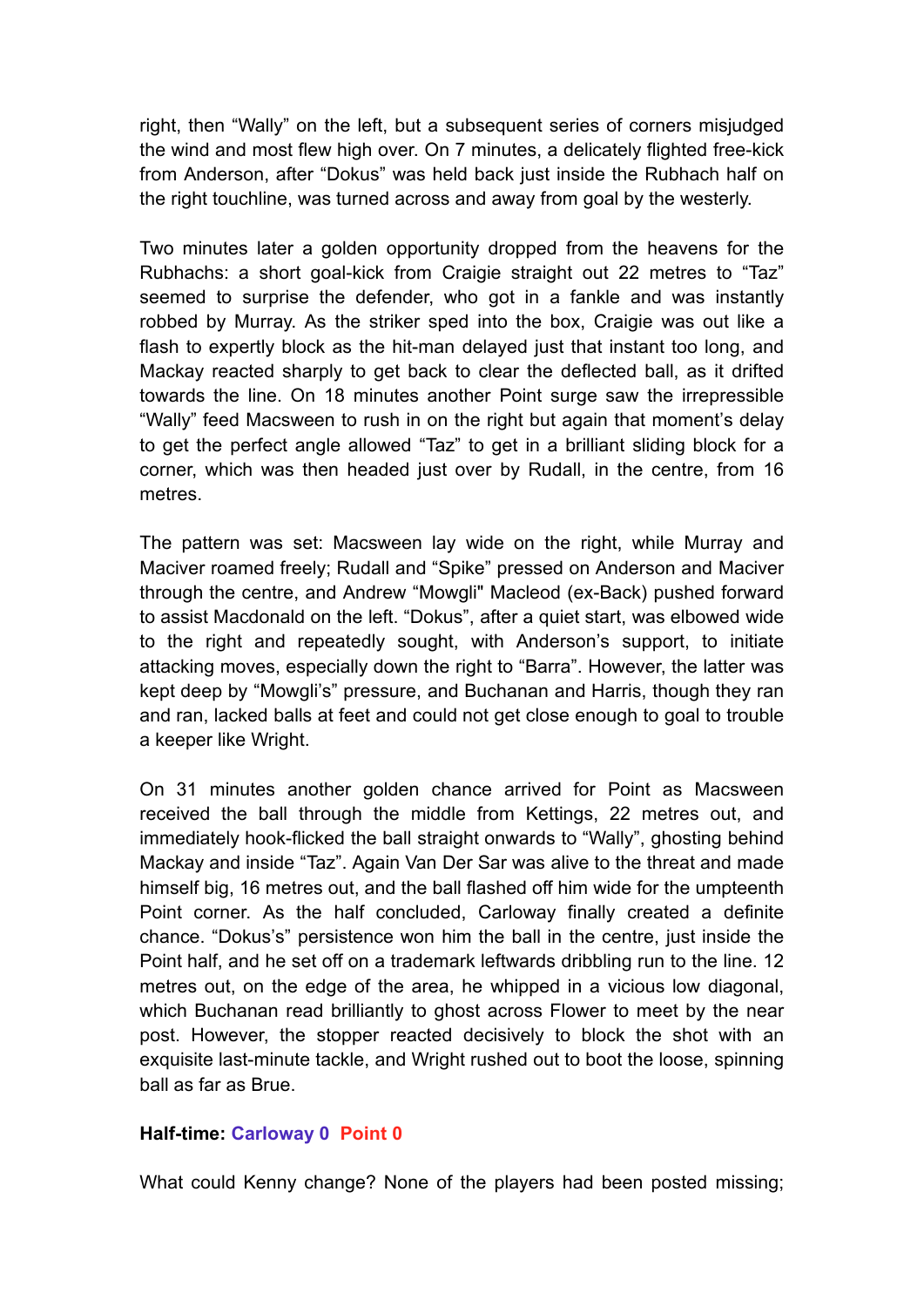the defence was immense; the older, experienced players: Craigie, Mackay, "Dokus", and Anderson were leading by example; the newcomers had slotted in seamlessly; and the younger members of the squad had plenty of appetite for the play. As a team, however, they seemed mainly "*on the back foot*" to a more cohesive, faster-reacting machine, whose only weakness was an inability to be more incisive with their chances. Nevertheless, one man's (or team's) misfortune is another's good luck.

On 52 minutes injury forced Andrew Murray to be stretchered off and the three-pronged Rubhach attack was diminished slightly. On 63 minutes the pacy Macsween managed to elude "Taz" down the right but his waist-high diagonal, 16 metres from the bye-line, was blocked by Mackay at the near post, then spun awkwardly inwards towards goal, where Craigie read it easily.

After the hour the pace had noticably accelerated; the shape of the game become less defined, and the marking looser, as both sides strove to clinch the tie in 90 minutes, but still the balance of territory and possession favoured the Reds. On 65 minutes another elusive run arrived from "Dokus", winning the ball rightwards just inside the Point half, then turning and feinting past two opponents, but at the crucial moment, on the edge of the box, the ball bobbed and his shot took off wildly like a Hallowe'en rocket. A minute later Macsween, 14 metres out by Craigie's left-hand post, just failed to get on the end of a glorious low squared cross from the left from Maciver.

On 75 minutes "Taz" blocked Macsween's drive from the right bye-line and yet another series of Point corners pressurized the Blues, but committed defence still denied the Rubhachs any sight of goal. Then Maciver trickery on the left took him past "Barra" and "Tiger" to the bye-line but his high cross was held at full stretch by the near post by Craigie. A minute late the indomitable "Wally" cropped up once more, surging behind Mackay and inside "Taz", on to a through ball from Flower and into the right of the Blues' box. As Craigie advanced, he lifted the ball carefully over the advancing keeper, but as it bounced gently past the far post, Craigie was able to get back smartly to block the arriving Macdonald's sliding effort low inside his right-hand corner.

The final half-chances came in the 81st minute when Craigie once more had to look alert to block a low dangerous cross from the breaking "Wally" on the left, and this was closely followed by a "Dokus" free-kick from 24 metres clearing the bar by a metre.

### **Full-time: Carloway 0 (0) Point 0 (0)**

Well, this was exactly what no one, player and spectator alike, wanted: another 30 minutes' play for 22-plus exhausted players in cold, blustery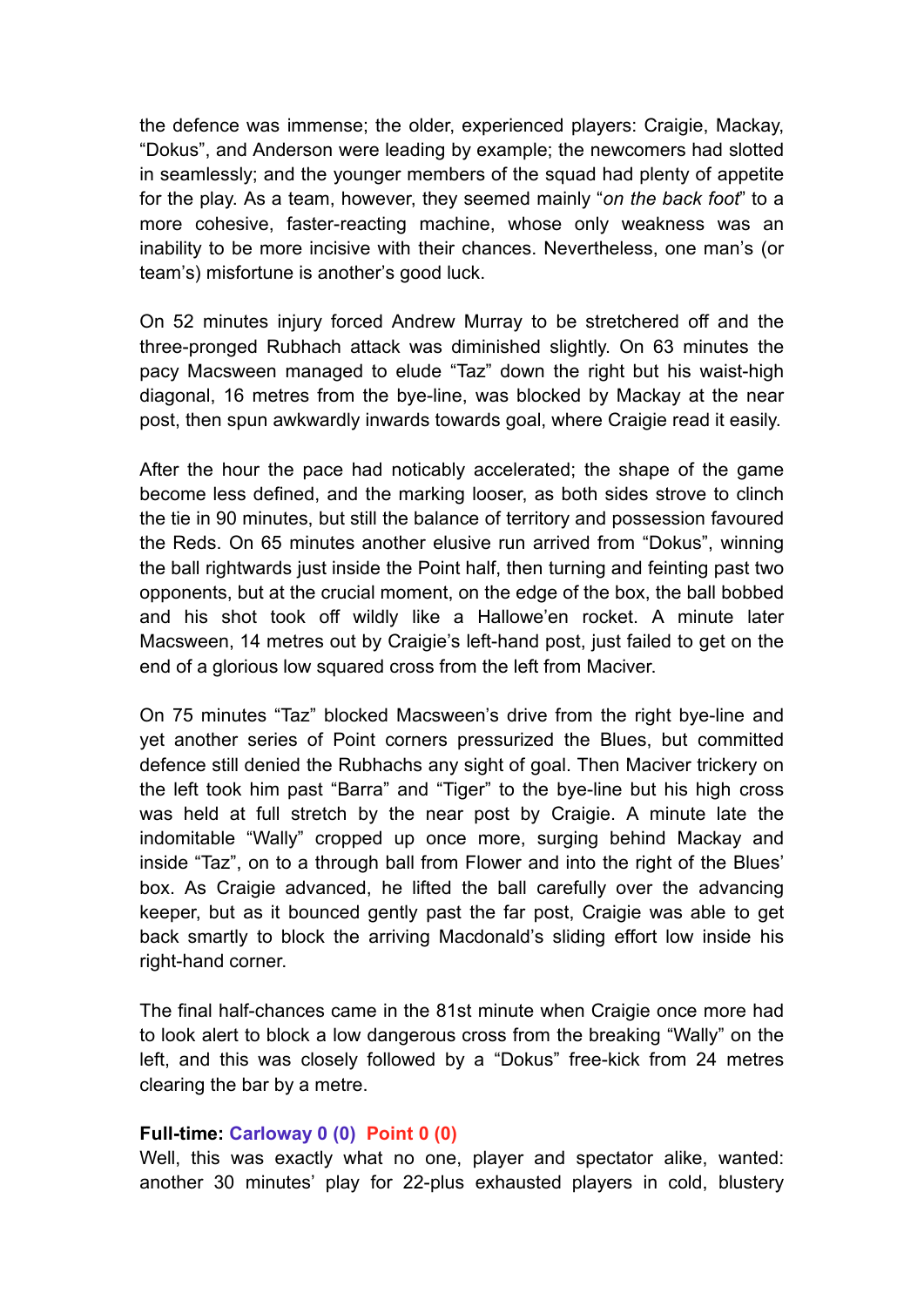conditions and fading light. If this had been Lords, not Cnoc a' Choilich, the contest would have been stopped because of bad light. Naturally the pace dropped appreciably and each side only managed to create one further chance apiece. On 95 minutes the Rubhachs broke down the left, and 18 metres from the bye-line, Maciver's hip-high cross was flicked on neatly by Macdonald, but Craigie dropped on it low to his right. On 108 minutes a "Dokus" corner on Wright's right skited onwards off a Point head, 12 metres out by the near post, straight to Mackay, but the whistling pace of the ball carried it too fast to him and he powered his reverse header 2 metres past Wright's right-hand post.

### **After extra-time: Carloway 0 (0) Point 0 (0)**

## *PENALTIES: Carloway went first.*

| <b>CARLOWAY</b>         |                                                                               | <b>POINT</b> |                  |                                   |         |
|-------------------------|-------------------------------------------------------------------------------|--------------|------------------|-----------------------------------|---------|
| √                       | Kevin "Barra" Macneil scores                                                  |              |                  | 1-0 <b>X</b> Elliot Rudall misses | $1 - 0$ |
|                         | X Domhnall Mackay saved by Alex Wright 1-0 Ally "Wally" Maciver scores        |              |                  |                                   | $1 - 1$ |
|                         | Kenny "Dokus" Macdonald scores $2-1$ X Alex Macdonald saved by Gordon Craigie |              |                  |                                   |         |
| $2 - 1$<br>$\checkmark$ | <b>Kyle Brunton scores</b>                                                    |              | $3-1$ $\sqrt{ }$ | <b>Alistair Gillies scores</b>    | $3-$    |
| 2                       | <b>Josh Harris scores</b>                                                     | $4 - 2$      |                  |                                   |         |

Elimination by penalties doubtless had the Rubhachs shaking their heads in disbelief, and wondering how on earth they managed to let this one slip through their hands. They didn't dominate the match, but essentially controlled the shape of the play for lengthy periods and created at least half a dozen, maybe more, clear-cut chances, a few of them directly in front of goal. However, a mixture of carelessness, bad luck, and superlative goalkeeping denied "Wally", Macdonald, and Murray.

It's the oldest refrain in any sport, indeed in life itself: if you don't take your chances while you're ahead - well, you know the rest. "Tiger", Mackay, and "Taz" did not weaken throughout - unfortunately for na Gormaich, neither did Kettings, Flower, Gillies, and "Mowgli" - but midfield colossi, "Dokus" and Billy Anderson, assisted by Maciver, struggled in twin roles: combatting Smith's and Rudall's aggression in midfield, whilst trying to release "Barra" rightwards and Buchanan/ Harris in the left/centre. Hence chances came rarely for the Blues, and only one or two "Maybes" occurred, with Jack Buchanan's effort just before half-time the best, perhaps only, opportunity. Wright simply had to remain alert, not inspired.

Craigie, in contrast, was immense and was a living illustration of the old proverb, "*There's many a good tune played on an old fiddle*". In fact, like fine